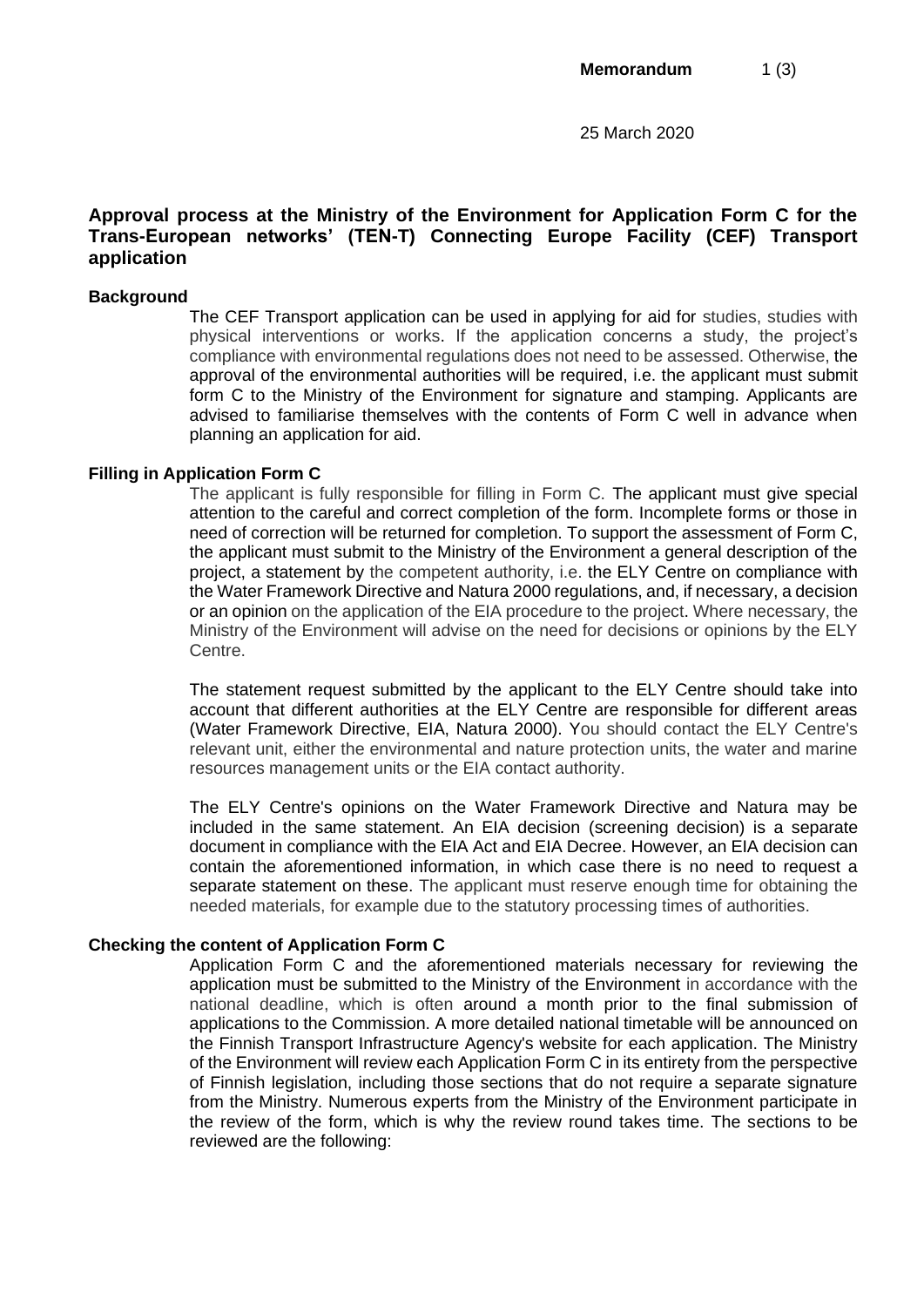# *1. Compliance with environmental legislation (Environmental Impact Assessment / EIA Directive 2011/92/EU); EIA*

A review is carried out to determine whether the project is compliant with Annex I or Annex II of the EIA Directive or neither of these.

- Annex I to the EIA Directive include projects that are subject to the EIA procedure and these are all included in the Finland's EIA Act's project list. A link to the EIA report statement / reasoned conclusion<sup>1</sup> given by the EIA competent authority or the same document in electronic format must be appended to the application.
- The EIA procedure can be applied on a case-by-case basis to projects listed in Annex II to the EIA Directive if the ELY Centre has made a decision on this. In the case of Annex II projects, an EIA decision issued by the competent authority, i.e. the regional ELY Centre, on the application or non-application of the EIA must be appended to Form C.
	- o If the EIA procedure has been applied to the project, in addition to the actual decision, a link to the EIA report statement / reasoned conclusion or the document in question in electronic format needs to be appended to the application.
	- o If no individual decision has been made on an Annex II project or the project has changed after the decision has been issued, a decision on the matter will be required from the ELY Centre's EIA contact authority. The statutory deadline for issuing a decision is one month from the time that the ELY Centre has received sufficient information on the project and its environmental impacts (cf. Decree on Environmental Impact Assessment Procedure 277/2017, section 1) If the ELY Centre does not make an EIA decision on the project due to its apparent low environmental impact, the ELY Centre's opinion and its justifications needs to be appended to Form C.

# *2. Assessment of the effects of certain plans and programmes on the environment (2001/42/EC); SEA*

In Finland, the strategic environmental assessments referred to in the SEA Directive are carried out on all plans compliant with the Land Use and Building Act (132/1999), water management plans compliant with the Act on the Organisation of River Basin Management and the Marine Strategy (1299/2004) and the Finnish Marine Strategy as well as plans and programmes that are listed in section 1 of the SEA Decree. Planning is carried out in accordance with the provisions contained in the Land Use and Building Act on the assessment of the impact of the plans, and the results of the assessment are presented in the Plan's report. Provisions on the environmental assessment of other plans and programmes mentioned above and the environmental report to be drawn up during the assessment are included in the SEA Act (200/2005).

<sup>1</sup>EIA procedures that have started before 16.5.2017 apply the former EIA Act (468/1994) and contain a statement. Those EIA procedures that have started on 16.5.2017 and after apply the new EIA act (252/2017) and contain a reasoned conclusion.